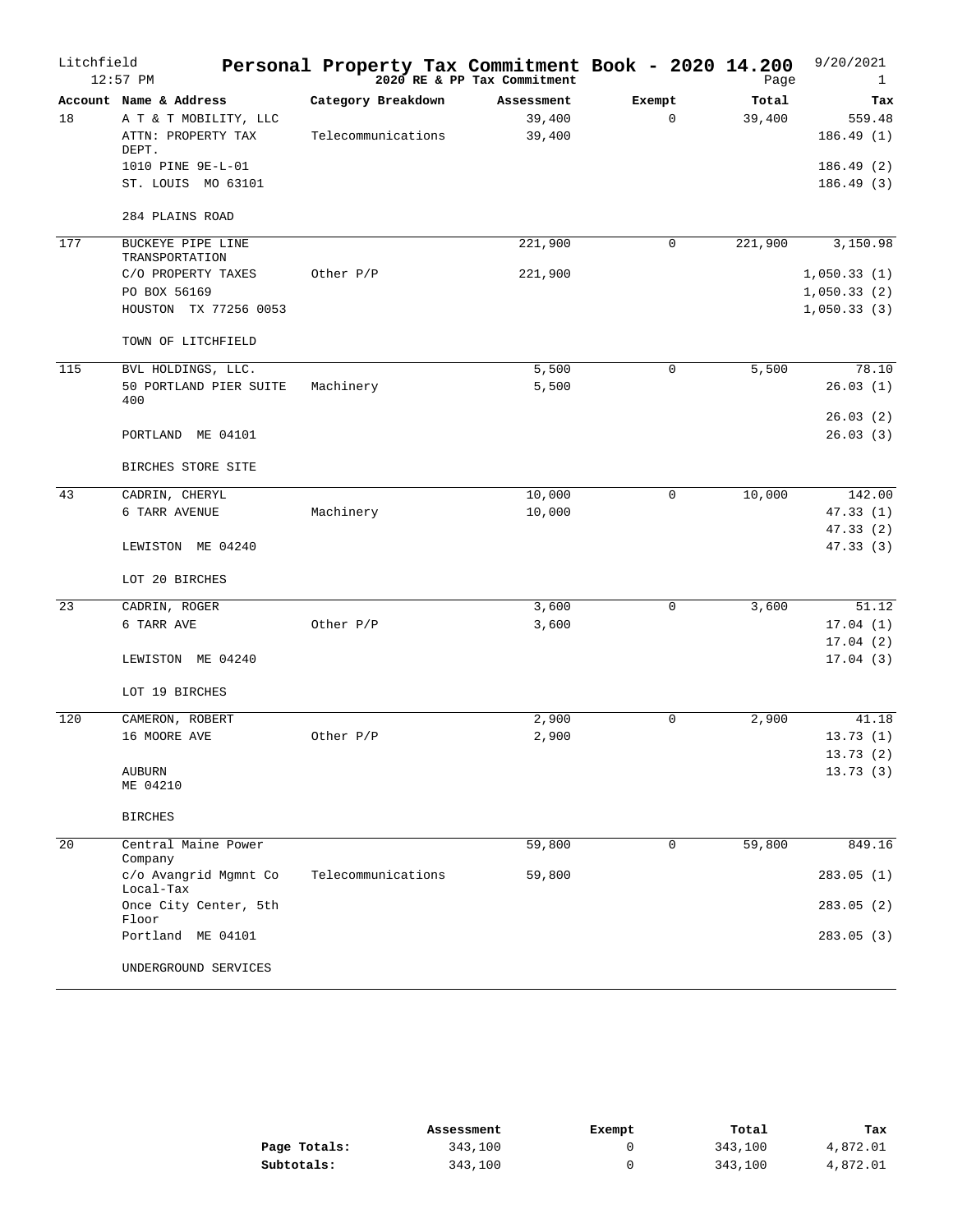| Litchfield      | $12:57$ PM                                         |                    | Personal Property Tax Commitment Book - 2020 14.200<br>$2020$ RE & PP Tax Commitment |                       | Page           | 9/20/2021<br>2             |
|-----------------|----------------------------------------------------|--------------------|--------------------------------------------------------------------------------------|-----------------------|----------------|----------------------------|
| 173             | Account Name & Address<br>COCA COLA BEVERAGES      | Category Breakdown | Assessment<br>3,800                                                                  | Exempt<br>$\mathbf 0$ | Total<br>3,800 | Tax<br>53.96               |
|                 | NORTHEAST, INC<br>dba: SOUTHERN MAINE<br>COCA-COLA | Other P/P          | 3,800                                                                                |                       |                | 17.99(1)                   |
|                 | ONE EXECUTIVE PARK<br>DRIVE                        |                    |                                                                                      |                       |                | 17.99(2)                   |
|                 | BEDFORD NH 03110 6913                              |                    |                                                                                      |                       |                | 17.99(3)                   |
| 174             | BIRCHES, C&G FEED STORE,<br>CUNNINGHAM BROADCATING |                    | 966,400                                                                              | 0                     | 966,400        | 13,722.88                  |
|                 | CORPORATION                                        |                    |                                                                                      |                       |                |                            |
|                 | ATTN: Stephanie Lee<br>2000 W. 41st Street         | Telecommunications | 966,400                                                                              |                       |                | 4,574.29(1)<br>4,574.29(2) |
|                 | BALTIMORE MD 21211                                 |                    |                                                                                      |                       |                | 4,574.29 (3)               |
|                 | 28 TOWER LANE                                      |                    |                                                                                      |                       |                |                            |
| 228             | DBA DOLLAR GENERAL<br>STORE #15760                 |                    | 97,200                                                                               | $\mathbf 0$           | 97,200         | 1,380.24                   |
|                 | P.O. BOX 503410                                    | Other P/P          | 97,200                                                                               |                       |                | 460.08(1)                  |
|                 |                                                    |                    |                                                                                      |                       |                | 460.08(2)                  |
|                 | INDIANAPOLIS IN 46256                              |                    |                                                                                      |                       |                | 460.08(3)                  |
|                 | 1905 HALLOWELL ROAD                                |                    |                                                                                      |                       |                |                            |
| 172             | DIRECTV, LLC.                                      |                    | 11,000                                                                               | 0                     | 11,000         | 156.20                     |
|                 | ATTN PROPERTY TAX DEPT Computer Equip              |                    | 11,000                                                                               |                       |                | 52.07(1)                   |
|                 | 1010 PINE, 9E-L-01                                 |                    |                                                                                      |                       |                | 52.07(2)                   |
|                 | ST. LOUIS MO 63101                                 |                    |                                                                                      |                       |                | 52.07(3)                   |
|                 |                                                    |                    |                                                                                      | $\mathbf 0$           |                |                            |
| 168             | DISH NETWORK, LLC<br>P O BOX 6623                  | Computer Equip     | 6,600<br>6,600                                                                       |                       | 6,600          | 93.72<br>31.24(1)          |
|                 | ATTN: PROPERTY TAX                                 |                    |                                                                                      |                       |                | 31.24(2)                   |
|                 | ENGLEWOOD CO 80155                                 |                    |                                                                                      |                       |                | 31.24(3)                   |
|                 | VARIOUS                                            |                    |                                                                                      |                       |                |                            |
| 190             | FLUKES'S AFTER CARE                                |                    | 12,300                                                                               | 0                     | 12,300         | 174.66                     |
|                 | DESROSIER JOHN/LINDA                               | Machinery          | 12,300                                                                               |                       |                | 58.22(1)                   |
|                 | 340 OAK HILL ROAD<br>LITCHFIELD ME 04350           |                    |                                                                                      |                       |                | 58.22(2)<br>58.22(3)       |
|                 | 340 OAK HILL ROAD                                  |                    |                                                                                      |                       |                |                            |
|                 |                                                    |                    |                                                                                      |                       |                |                            |
| $\overline{72}$ | FRENCH'S REAL ESTATE,<br>LLC.                      |                    | 10,000                                                                               | $\mathbf 0$           | 10,000         | 142.00                     |
|                 | 8 MORNING DOVE DRIVE                               | Machinery          | 10,000                                                                               |                       |                | 47.33(1)<br>47.33 (2)      |
|                 | LITCHFIELD ME 04350                                |                    |                                                                                      |                       |                | 47.33 (3)                  |
|                 | HALLOWELL ROAD                                     |                    |                                                                                      |                       |                |                            |
| 35              | GOWELL, CLARENCE R JR                              |                    | 7,200                                                                                | $\mathbf 0$           | 7,200          | 102.24                     |
|                 | C/O G AND G FEED                                   | Machinery          | 7,200                                                                                |                       |                | 34.08(1)                   |
|                 | 491 RICHMOND ROAD                                  |                    |                                                                                      |                       |                | 34.08(2)                   |
|                 | LITCHFIELD<br>ME 04350                             |                    |                                                                                      |                       |                | 34.08(3)                   |
|                 |                                                    |                    | Assessment                                                                           | Exempt                | Total          | Tax                        |
|                 | Page Totals:                                       |                    | 1,114,500                                                                            | 0                     | 1,114,500      | 15,825.90                  |
|                 | Subtotals:                                         |                    | 1,457,600                                                                            | 0                     | 1,457,600      | 20,697.91                  |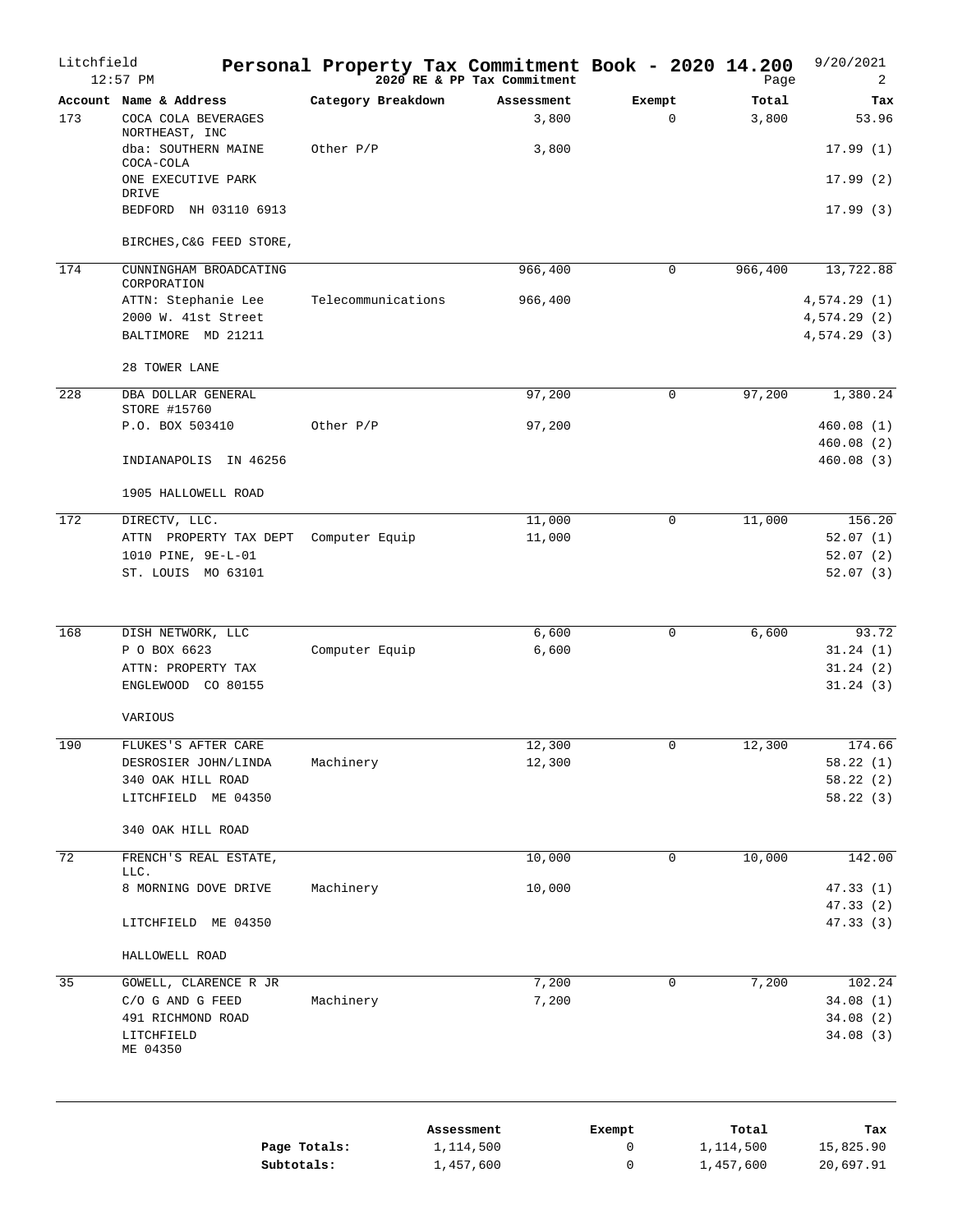| Litchfield | $12:57$ PM                                      |                    | Personal Property Tax Commitment Book - 2020 14.200<br>2020 RE & PP Tax Commitment |                       | Page             | 9/20/2021<br>3             |
|------------|-------------------------------------------------|--------------------|------------------------------------------------------------------------------------|-----------------------|------------------|----------------------------|
| 229        | Account Name & Address<br>GOWELL'S REAL ESTATE, | Category Breakdown | Assessment<br>558,600                                                              | Exempt<br>$\mathbf 0$ | Total<br>558,600 | Tax<br>7,932.12            |
|            | LLC.<br>511 RICHMOND ROAD                       | Other P/P          | 558,600                                                                            |                       |                  | 2,644.04(1)<br>2,644.04(2) |
|            | LITCHFIELD ME 04350                             |                    |                                                                                    |                       |                  | 2,644.04(3)                |
|            | 511 RICHMOND ROAD                               |                    |                                                                                    |                       |                  |                            |
| 183        | GRAYHAWK LEASING, LLC                           |                    | 7,100                                                                              | $\mathbf 0$           | 7,100            | 100.82                     |
|            | dba: PEPSI BOTTLING<br>GROUP                    | Other P/P          | 7,100                                                                              |                       |                  | 33.61(1)                   |
|            | P O BOX 66097                                   |                    |                                                                                    |                       |                  | 33.61(2)                   |
|            | DALLAS TX 75266 0937                            |                    |                                                                                    |                       |                  | 33.61(3)                   |
| 223        | GTECH CORPORATION C                             |                    | 500                                                                                | $\mathbf 0$           | 500              | 7.10                       |
|            | 10 MEMORIAL BOULEVARD                           | Computer Equip     | 500                                                                                |                       |                  | 2.37(1)                    |
|            | RI 02903<br>PROVIDENCE                          |                    |                                                                                    |                       |                  | 2.37(2)<br>2.37(3)         |
| 237        | HALLMARK MARKETING                              |                    | 1,000                                                                              | $\mathbf 0$           | 1,000            | 14.20                      |
|            | COMPANY LLC<br>PO BOX 419479                    | Machinery          | 1,000                                                                              |                       |                  | 4.73(1)                    |
|            |                                                 |                    |                                                                                    |                       |                  | 4.73(2)                    |
|            | KANSAS CITY MO 64141<br>6479                    |                    |                                                                                    |                       |                  | 4.73(3)                    |
| 38         | HOLEWAY, THEODORE                               |                    | 7,300                                                                              | $\Omega$              | 7,300            | 103.66                     |
|            | 360 RICHMOND ROAD                               | Machinery          | 7,300                                                                              |                       |                  | 34.55(1)                   |
|            |                                                 |                    |                                                                                    |                       |                  | 34.55(2)                   |
|            | LITCHFIELD ME 04350                             |                    |                                                                                    |                       |                  | 34.55(3)                   |
| 126        | HOLT, JOHN & AURILLA                            |                    | 8,200                                                                              | $\Omega$              | 8,200            | 116.44                     |
|            | 10 SECOND STREET                                | Machinery          | $8\,, 200$                                                                         |                       |                  | 38.81(1)                   |
|            | HALLOWELL ME 04347                              |                    |                                                                                    |                       |                  | 38.81(2)<br>38.81(3)       |
|            | 72 THE BIRCHES                                  |                    |                                                                                    |                       |                  |                            |
| 200        | HUGHES NETWORK                                  |                    | 4,900                                                                              | $\mathbf 0$           | 4,900            | 69.58                      |
|            | STYSTEMS, LLC                                   |                    |                                                                                    |                       |                  |                            |
|            | C/O RYAN LLC<br>PO BOX 460049                   | Computer Equip     | 4,900                                                                              |                       |                  | 23.19(1)<br>23.19(2)       |
|            | HOUSTON TX 77056                                |                    |                                                                                    |                       |                  | 23.19(3)                   |
|            | 659 VARIOUS                                     |                    |                                                                                    |                       |                  |                            |
| 145        | LAROCHE, ROGER                                  |                    | 1,510                                                                              | $\mathbf 0$           | 1,510            | 21.44                      |
|            | 11 CASSELL STREET                               | Machinery          | 1,510                                                                              |                       |                  | 7.15(1)                    |
|            | LEWISTON<br>ME 04240                            |                    |                                                                                    |                       |                  | 7.15(2)<br>7.15(3)         |
|            | LIN LOT#15                                      |                    |                                                                                    |                       |                  |                            |
|            |                                                 |                    | Assessment                                                                         | Exempt                | Total            | Tax                        |
|            |                                                 | Page Totals:       | 589,110                                                                            | 0                     | 589,110          | 8,365.36                   |

|              | ADDUDDING IIU | ------ | -----     | .         |
|--------------|---------------|--------|-----------|-----------|
| Page Totals: | 589,110       |        | 589,110   | 8,365.36  |
| Subtotals:   | 2,046,710     |        | 2,046,710 | 29,063.27 |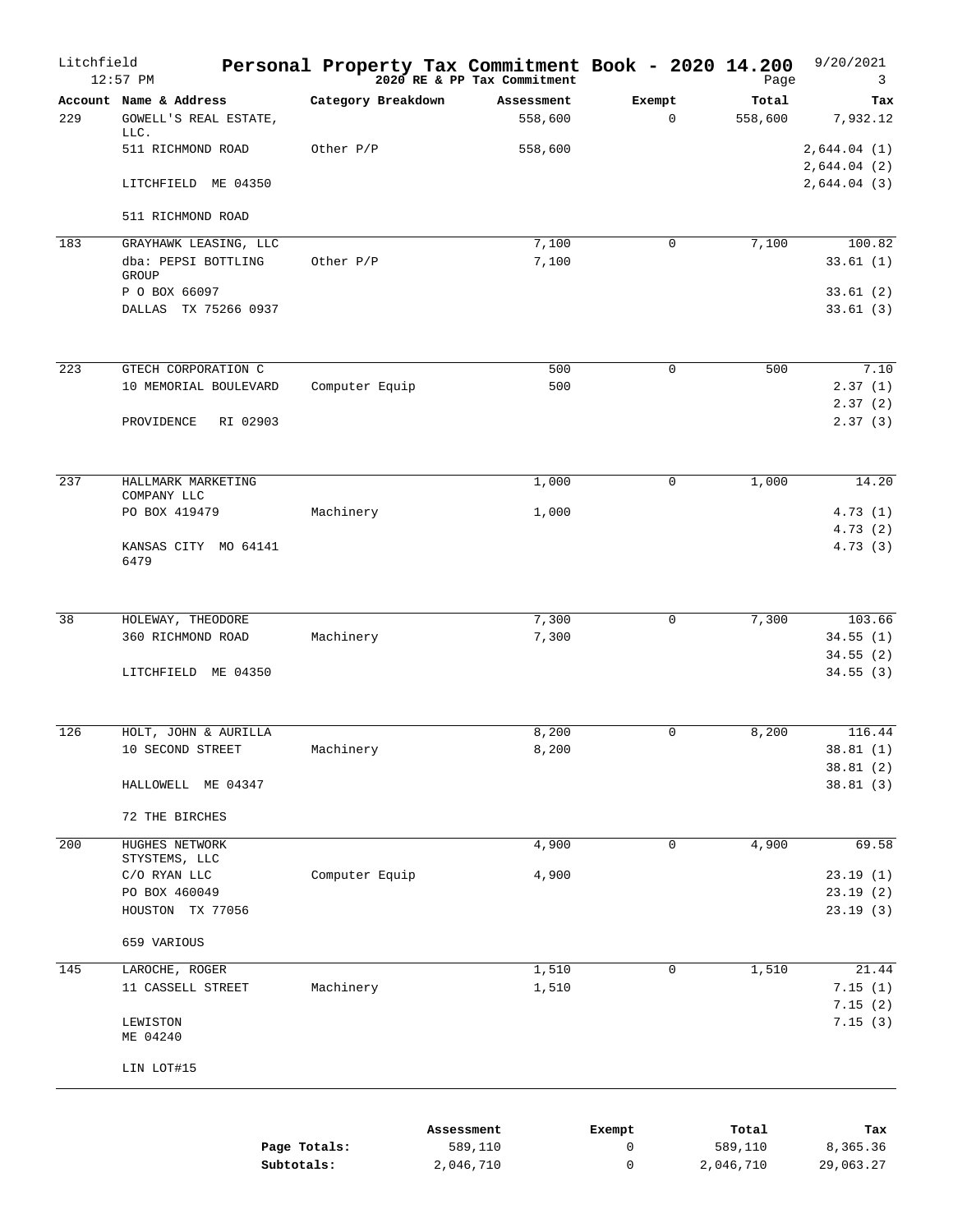| Litchfield | $12:57$ PM                                                                                                                     | Personal Property Tax Commitment Book - 2020 14.200 | 2020 RE & PP Tax Commitment    |                       | Page            | 9/20/2021<br>4                                    |
|------------|--------------------------------------------------------------------------------------------------------------------------------|-----------------------------------------------------|--------------------------------|-----------------------|-----------------|---------------------------------------------------|
| 180        | Account Name & Address<br>MAINE RSA #1, INC.<br>C/O DUFF & PHELPS<br>P.O. BOX 2629<br>ADDISON TX 75001<br><b>40 TOWER LANE</b> | Category Breakdown<br>Telecommunications            | Assessment<br>13,900<br>13,900 | Exempt<br>$\mathbf 0$ | Total<br>13,900 | Tax<br>197.38<br>65.79(1)<br>65.79(2)<br>65.79(3) |
| 206        | MULHERIN, KEVIN<br>594 ROUTE 106<br>LEEDS ME 04263<br>MARSELLA'S CAMP AREA                                                     | Other P/P                                           | 6,000<br>6,000                 | $\mathbf 0$           | 6,000           | 85.20<br>28.40(1)<br>28.40(2)<br>28.40(3)         |
| 232        | NADEAU'S MARINE<br>1145 LEWISTON ROAD<br>LITCHFIELD ME 04350<br>1145 LEWISTON ROAD                                             | Other P/P                                           | 50,000<br>50,000               | $\mathbf 0$           | 50,000          | 710.00<br>236.67(1)<br>236.67(2)<br>236.67(3)     |
| 233        | PEAK PARTNERS LLC<br>495 HUNTINGTON HILL RD<br>LITCHFIELD ME 04350                                                             | Other P/P                                           | 329,600<br>329,600             | 300,400               | 29,200          | 414.64<br>138.21(1)<br>138.21(2)<br>138.21(3)     |
| 234        | PINE TREE FENCE CO.<br>1174 LEWISTON ROAD<br>LITCHFIELD ME 04350                                                               | Machinery                                           | 7,500<br>7,500                 | $\mathbf 0$           | 7,500           | 106.50<br>35.50(1)<br>35.50(2)<br>35.50(3)        |
| 100        | PONTBRIAND, LUCILLE<br>16 MOORE AVE<br>AUBURN ME 04210 3926<br>LOT 14B BIRCHES                                                 | Machinery                                           | 4,000<br>4,000                 | $\mathbf 0$           | 4,000           | 56.80<br>18.93(1)<br>18.93(2)<br>18.93(3)         |
| 132        | RICHARDSON, JULIE<br>159 PLEASANT STREET<br><b>AUBURN</b><br>ME 04210<br>LOT 77 BIRCHES                                        | Machinery                                           | 1,570<br>1,570                 | $\mathbf 0$           | 1,570           | 22.29<br>7.43(1)<br>7.43(2)<br>7.43(3)            |
| 60         | RICKER, BERTHA<br>585 RICHMOND RD<br>LITCHFIELD ME 04350                                                                       | Machinery                                           | 3,500<br>3,500                 | 0                     | 3,500           | 49.70<br>16.57(1)<br>16.57(2)<br>16.57(3)         |

|              | Assessment | Exempt  | Total     | Tax       |
|--------------|------------|---------|-----------|-----------|
| Page Totals: | 416,070    | 300,400 | 115,670   | 1,642.51  |
| Subtotals:   | 2,462,780  | 300,400 | 2,162,380 | 30,705.78 |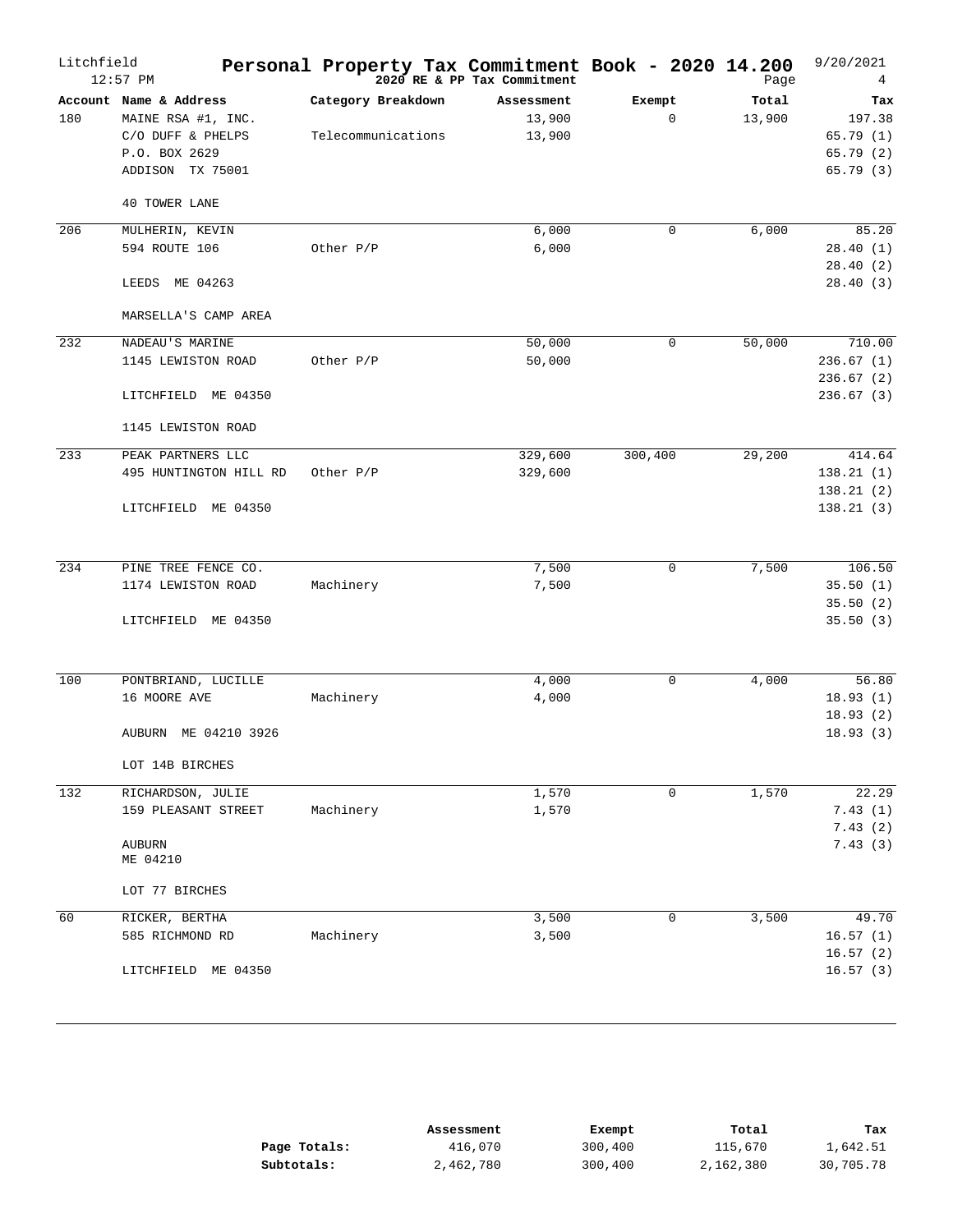| Litchfield     | $12:57$ PM                                                                                                 | Personal Property Tax Commitment Book - 2020 14.200     | 2020 RE & PP Tax Commitment           |                       | Page           | 9/20/2021<br>5                                         |
|----------------|------------------------------------------------------------------------------------------------------------|---------------------------------------------------------|---------------------------------------|-----------------------|----------------|--------------------------------------------------------|
| 239            | Account Name & Address<br>ROUTE 197 DINER<br>490 RICHMOND ROAD<br>LITCHFIELD ME 04350<br>490 RICHMOND ROAD | Category Breakdown<br>Machinery<br>Furniture & Fixtures | Assessment<br>7,500<br>5,000<br>2,500 | Exempt<br>$\mathbf 0$ | Total<br>7,500 | Tax<br>106.50<br>35.50(1)<br>35.50(2)<br>35.50(3)      |
| 171            | SARALEE COFFEE & FOOD                                                                                      |                                                         | 1,160                                 | $\mathbf 0$           | 1,160          | 16.47                                                  |
|                | <b>SERVICE</b><br>990 SUPREME DRIVE                                                                        | Machinery                                               | 1,160                                 |                       |                | 5.49(1)                                                |
|                | <b>BENSENVILLE</b><br>IL 60166                                                                             |                                                         |                                       |                       |                | 5.49(2)<br>5.49(3)                                     |
| 89             | <b>SCIENTIFIC GAMES</b><br>INTERNATIONAL INC                                                               |                                                         | 3,600                                 | $\mathbf 0$           | 3,600          | 51.12                                                  |
|                | $c/o:$ RYAN, LLC<br>BOX 4900<br>SCOTTSDALE AZ 85261<br>4900                                                | Other P/P                                               | 3,600                                 |                       |                | 17.04(1)<br>17.04(2)<br>17.04(3)                       |
|                | GOWELLS, LITCHFIELD                                                                                        |                                                         |                                       |                       |                |                                                        |
| $\overline{1}$ | SMART AND ASSOCIATES,<br>LLP                                                                               |                                                         | 8,000                                 | $\mathbf 0$           | 8,000          | 113.60                                                 |
|                | LEAF FINANCIAL<br>CORPORATION                                                                              | Machinery                                               | 8,000                                 |                       |                | 37.87(1)                                               |
|                | P.O. BOX 59365<br>SCHAUMBURG IL 60159<br>0365                                                              |                                                         |                                       |                       |                | 37.87(2)<br>37.87(3)                                   |
| 78             | SPECTRUM NORTHEAST LLC<br>TAX DEPARTMENT<br>P. O. BOX 7467<br>CHARLOTTE NC 28241<br>7467                   | Telecommunications                                      | 749,400<br>749,400                    | $\mathbf 0$           | 749,400        | 10,641.48<br>3,547.16(1)<br>3,547.16(2)<br>3,547.16(3) |
|                | VARIOUS                                                                                                    |                                                         |                                       |                       |                |                                                        |
| 210            | SPECTRUM NORTHEAST,<br>LLC.                                                                                |                                                         | 4,900                                 | 0                     | 4,900          | 69.58                                                  |
|                | P O BOX 7467                                                                                               | Telecommunications                                      | 4,900                                 |                       |                | 23.19(1)<br>23.19(2)                                   |
|                | CHARLOTTE NC 28241<br>7467                                                                                 |                                                         |                                       |                       |                | 23.19(3)                                               |
|                | VARIOUS LOCATIONS-                                                                                         |                                                         |                                       |                       |                |                                                        |
| 181            | SPRINT SPECTRUM, LP<br>P O BOX 8430                                                                        | Other P/P                                               | 10,900<br>10,900                      | 0                     | 10,900         | 154.78<br>51.59(1)<br>51.59(2)                         |
|                | KANSAS CITY MO 64114<br>8430                                                                               |                                                         |                                       |                       |                | 51.59(3)                                               |

|              | Assessment | Exempt  | Total     | Tax        |
|--------------|------------|---------|-----------|------------|
| Page Totals: | 785,460    |         | 785,460   | 11, 153.53 |
| Subtotals:   | 3,248,240  | 300,400 | 2,947,840 | 41,859.31  |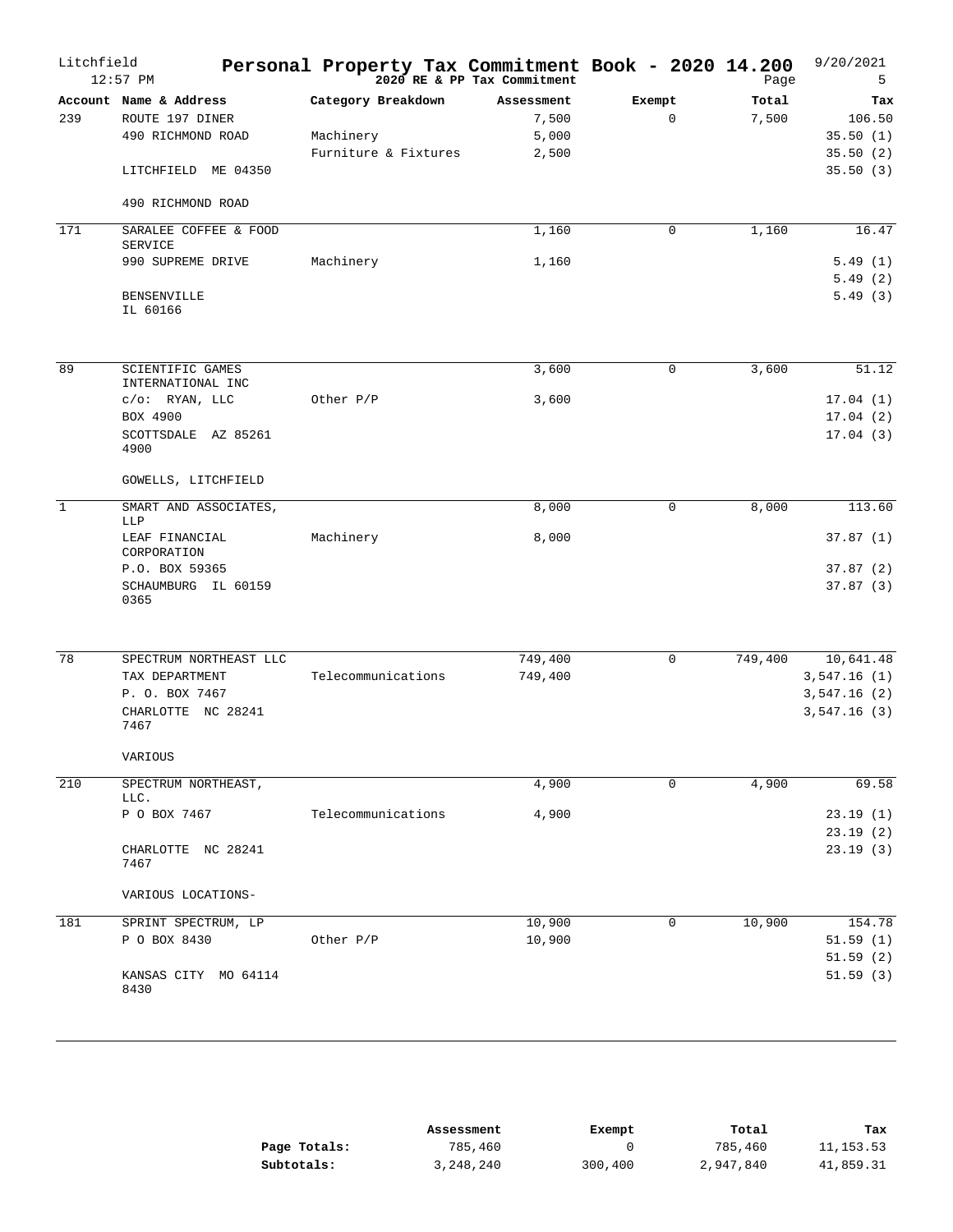| Litchfield | $12:57$ PM                                                                                               | Personal Property Tax Commitment Book - 2020 14.200 | $2020$ RE & PP Tax Commitment |                       | Page           | 9/20/2021<br>6                                   |
|------------|----------------------------------------------------------------------------------------------------------|-----------------------------------------------------|-------------------------------|-----------------------|----------------|--------------------------------------------------|
| 141        | Account Name & Address<br>ST. CYR, ROBERT<br>3 VILLAGE STREET<br>POLAND<br>ME 04274                      | Category Breakdown<br>Machinery                     | Assessment<br>3,250<br>3,250  | Exempt<br>$\mathbf 0$ | Total<br>3,250 | Tax<br>46.15<br>15.38(1)<br>15.38(2)<br>15.38(3) |
|            | LIN LOT #009                                                                                             |                                                     |                               |                       |                |                                                  |
| 254        | SUMMIT FUNDING GROUP,<br>INC.                                                                            |                                                     | 2,100                         | $\mathbf 0$           | 2,100          | 29.82                                            |
|            | 4680 PARKWAY DRIVE<br>SUITE 300<br>MASON OH 45040                                                        | Furniture & Fixtures                                | 2,100                         |                       |                | 9.94(1)<br>9.94(2)<br>9.94(3)                    |
|            | 1467 LEWISTON ROAD                                                                                       |                                                     |                               |                       |                |                                                  |
| 131        | SUYDAM, CHRISTINE<br>471 OLD BATH ROAD                                                                   | Machinery                                           | 1,860<br>1,860                | $\mathbf 0$           | 1,860          | 26.41<br>8.80(1)<br>8.80(2)                      |
|            | WISCASSET ME 04578<br>56 BIRCHES                                                                         |                                                     |                               |                       |                | 8.80(3)                                          |
| 139        | THERIALT, KIM<br>11 TALL PINES DR. APT.<br>7                                                             | Machinery                                           | 900<br>900                    | $\mathbf 0$           | 900            | 12.78<br>4.26(1)                                 |
|            | LEWISTON ME 04240 8819                                                                                   |                                                     |                               |                       |                | 4.26(2)<br>4.26(3)                               |
|            | LIN LOT #007                                                                                             |                                                     |                               |                       |                |                                                  |
| 196        | THORNTON'S CAR CLINIC<br>18 THORNTON LANE<br>P O BOX 334<br>LITCHFIELD ME 04350<br>18 THORNTON LANE      | Machinery                                           | 3,445<br>3,445                | $\mathbf 0$           | 3,445          | 48.92<br>16.31(1)<br>16.31(2)<br>16.31(3)        |
| 218        | TIMEPAYMENT CORP<br>ATTN:<br>TAX DEPARTMENT<br>1600 DISTRICT AVENUE,<br>SUITE 200<br>BURLINGTON MA 01803 | Other P/P                                           | 4,800<br>4,800                | $\mathsf 0$           | 4,800          | 68.16<br>22.72(1)<br>22.72(2)<br>22.72 (3)       |
| 187        | TOMRA OF NORTH AMERICA<br>TOMRA MAINE, 84 WARREN<br>AVENUE #B                                            | Other P/P                                           | 7,726<br>7,726                | $\mathbf 0$           | 7,726          | 109.71<br>36.57(1)<br>36.57(2)                   |
|            | WESTBROOK ME 04092                                                                                       |                                                     |                               |                       |                | 36.57(3)                                         |
| 209        | VERIZON WIRELESS<br>PORTLAND CELLULAR<br>P O BOX 635<br>BASKING RIDGE NJ 07920                           | Other P/P                                           | 6,200<br>6,200                | 0                     | 6,200          | 88.04<br>29.35(1)<br>29.35(2)<br>29.35(3)        |
|            | 1295 WEST ROAD                                                                                           |                                                     |                               |                       |                |                                                  |
|            |                                                                                                          |                                                     | Assessment                    | Exempt                | Total          | Tax                                              |

|              | ADDUDDING IIU | ------- | -----     | .         |
|--------------|---------------|---------|-----------|-----------|
| Page Totals: | 30,281        |         | 30,281    | 429.99    |
| Subtotals:   | 3, 278, 521   | 300,400 | 2,978,121 | 42,289.30 |